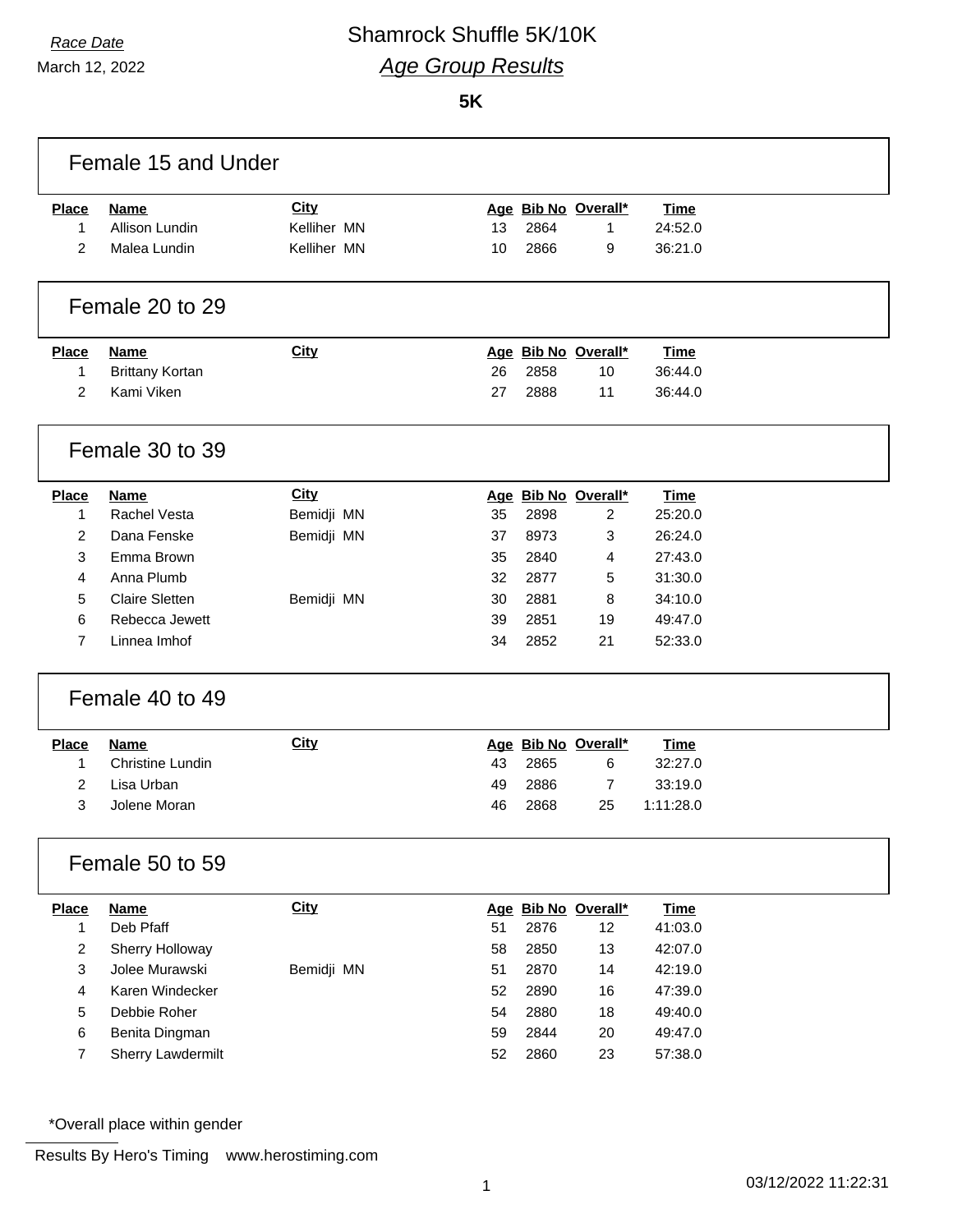# *Race Date* Shamrock Shuffle 5K/10K *Age Group Results*

March 12, 2022

**5K**

|                        | Female 60 to 69                                         |             |          |              |                                 |                                   |  |
|------------------------|---------------------------------------------------------|-------------|----------|--------------|---------------------------------|-----------------------------------|--|
| <b>Place</b><br>1<br>2 | <b>Name</b><br>Caroline Sorensen<br><b>Tracy Brower</b> | <b>City</b> | 60<br>60 | 2882<br>2839 | Age Bib No Overall*<br>17<br>22 | <b>Time</b><br>49:12.0<br>52:34.0 |  |
| ___                    | Female 70 and Over<br>.                                 | $\sim$      |          |              | <b><i><u>BRALL</u></i></b>      | --                                |  |

| <u>Place Name</u>    | <u>City</u> | Age Bib No Overall* | <u>Time</u> |
|----------------------|-------------|---------------------|-------------|
| 1 Janice Dagen       | Bemidji MN  | 74 2842<br>15       | 46:32.0     |
| 2 Shirley Batchelder | Bemidji MN  | 24<br>88 2835       | 1:04:29.0   |

\*Overall place within gender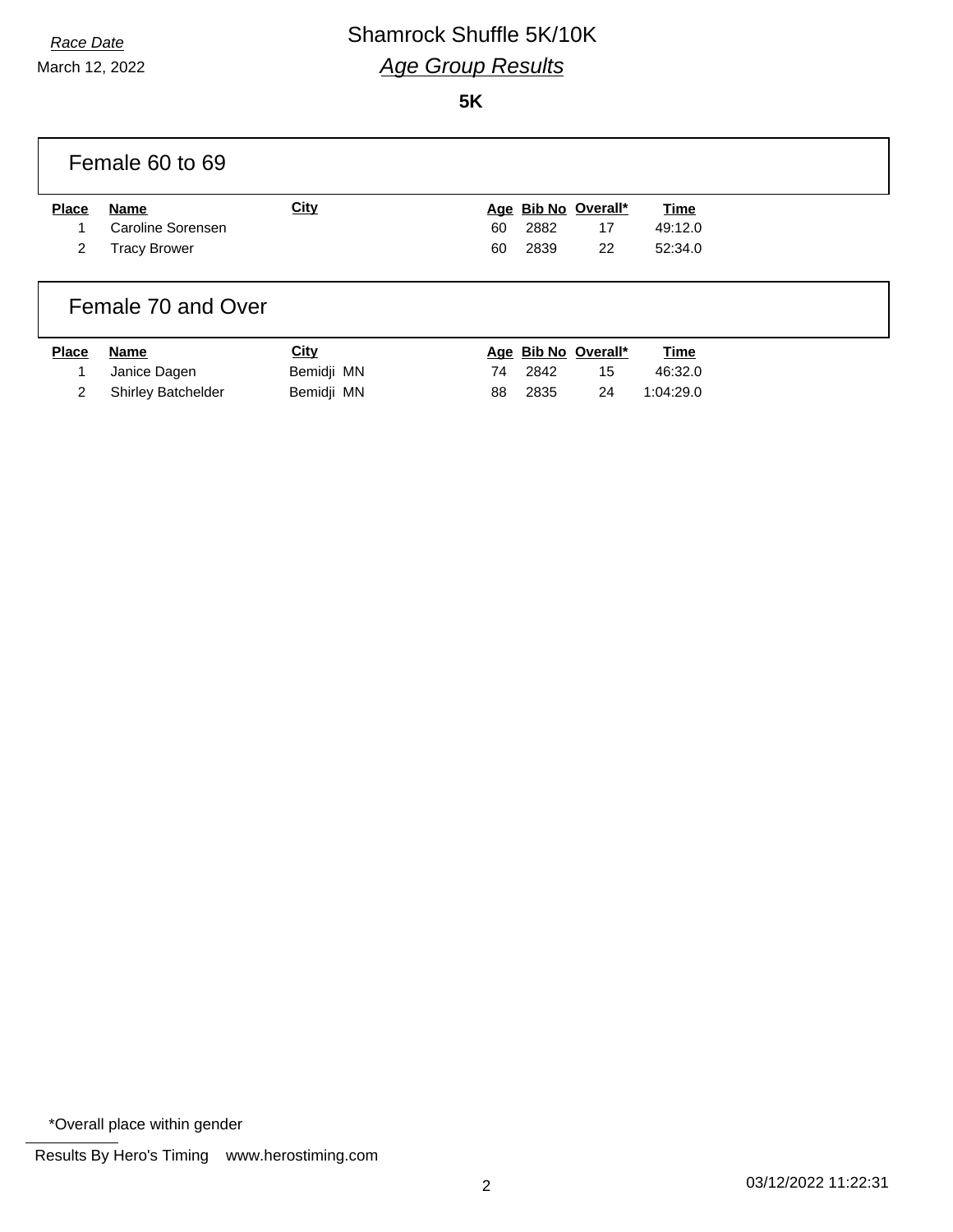March 12, 2022

### *Race Date* Shamrock Shuffle 5K/10K *Age Group Results*

**5K**

| Male 15 and Under |                      |             |    |      |                     |             |  |
|-------------------|----------------------|-------------|----|------|---------------------|-------------|--|
| <b>Place</b>      | <b>Name</b>          | <b>City</b> |    |      | Age Bib No Overall* | <b>Time</b> |  |
| $\mathbf{1}$      | Samuel Urban         |             | 13 | 2887 | 3                   | 28:13.0     |  |
| 2                 | Peter Carlson        | Bemidji MN  | 14 | 2899 | 9                   | 45:12.0     |  |
|                   | Male 20 to 29        |             |    |      |                     |             |  |
| <b>Place</b>      | <b>Name</b>          | City        |    |      | Age Bib No Overall* | <b>Time</b> |  |
| 1                 | <b>Trey Dale</b>     |             | 28 | 2843 | 6                   | 41:12.0     |  |
| $\overline{2}$    | Jordan Sweep         |             | 27 | 8972 | $\overline{7}$      | 41:13.0     |  |
|                   | Male 30 to 39        |             |    |      |                     |             |  |
| <b>Place</b>      | <b>Name</b>          | <b>City</b> |    |      | Age Bib No Overall* | <b>Time</b> |  |
| 1                 | Shawn Klein          | Bemidji MN  | 37 | 2856 | 2                   | 28:09.0     |  |
|                   | Male 50 to 59        |             |    |      |                     |             |  |
| <b>Place</b>      | <b>Name</b>          | <b>City</b> |    |      | Age Bib No Overall* | <b>Time</b> |  |
| $\mathbf{1}$      | <b>William Crews</b> |             | 54 | 2897 | 1                   | 27:03.0     |  |
| $\overline{2}$    | Michael Zachow       |             | 52 | 2892 | 5                   | 34:53.0     |  |
| 3                 | Dwayne Lawdermilt    |             | 54 | 2894 | 12                  | 57:38.0     |  |
|                   | Male 60 to 69        |             |    |      |                     |             |  |
| <b>Place</b>      | <b>Name</b>          | <b>City</b> |    |      | Age Bib No Overall* | <b>Time</b> |  |
| $\mathbf{1}$      | <b>Mike Guertin</b>  |             | 69 | 2849 | 4                   | 30:46.0     |  |
| $\overline{c}$    | Corey Stittsworth    |             | 63 | 2884 | 8                   | 44:04.0     |  |
| 3                 | Kelly Windecker      |             | 65 | 2889 | 10                  | 48:08.0     |  |
| 4                 | <b>Steve Berry</b>   |             | 67 | 2837 | 11                  | 49:40.0     |  |

\*Overall place within gender

Results By Hero's Timing www.herostiming.com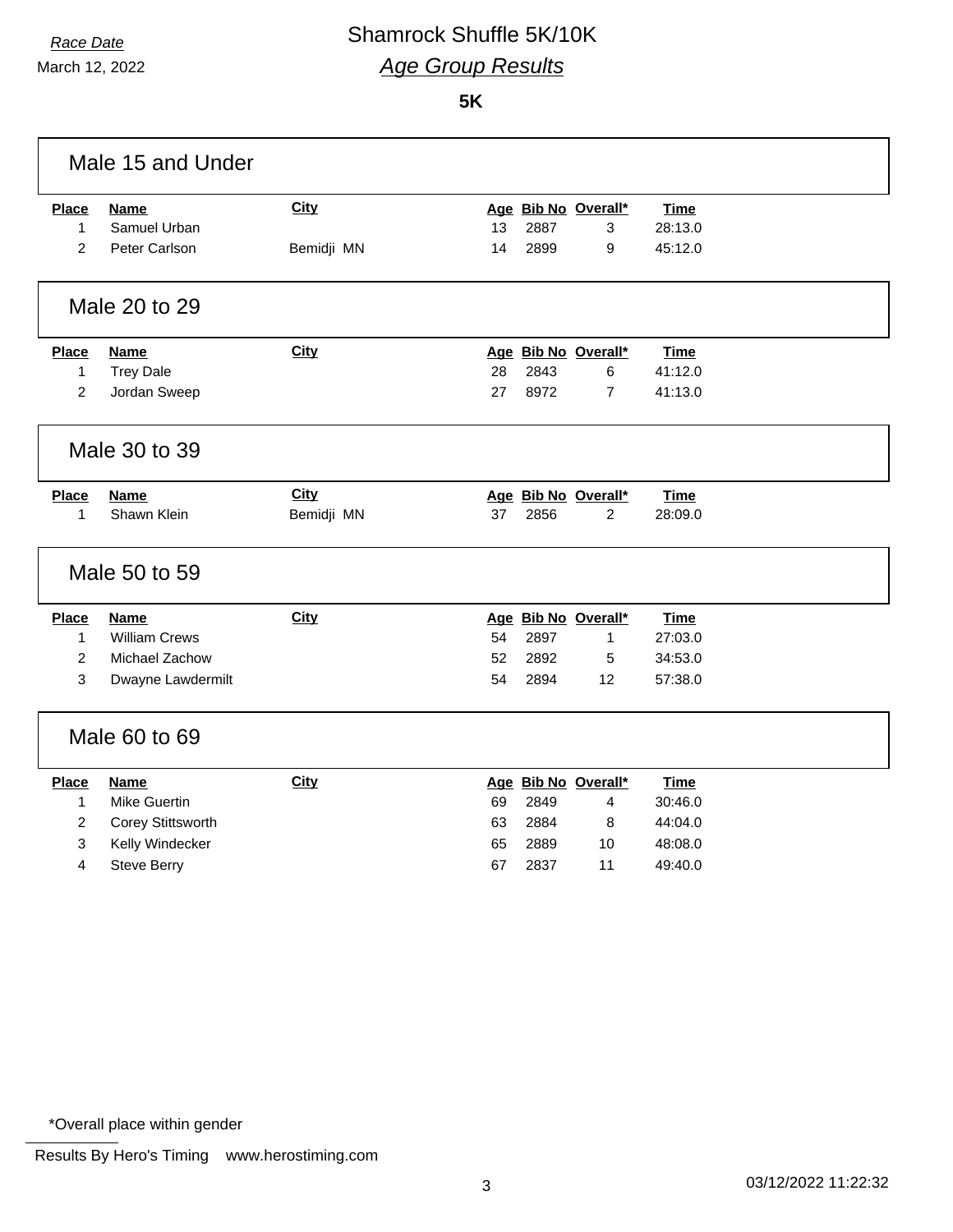March 12, 2022

### *Race Date* Shamrock Shuffle 5K/10K *Age Group Results*

#### **10K**

|                | Female 30 to 39        |             |    |      |                     |             |  |
|----------------|------------------------|-------------|----|------|---------------------|-------------|--|
| <b>Place</b>   | <b>Name</b>            | <b>City</b> |    |      | Age Bib No Overall* | Time        |  |
| 1              | Mikaela Fisher         | Laporte MN  | 35 | 2896 | 3                   | 1:03:21.0   |  |
| $\overline{2}$ | Shereese Day           |             | 37 | 2895 | 4                   | 1:03:21.0   |  |
| 3              | Stephanie Else         | Bemidji MN  | 39 | 2845 | 6                   | 1:09:23.0   |  |
|                | Female 40 to 49        |             |    |      |                     |             |  |
| <b>Place</b>   | <b>Name</b>            | City        |    |      | Age Bib No Overall* | <b>Time</b> |  |
|                |                        |             |    |      |                     |             |  |
| 1              | <b>Melanie Schmidt</b> |             | 46 | 2893 | 1                   | 53:42.0     |  |
|                | Female 50 to 59        |             |    |      |                     |             |  |
| <b>Place</b>   | <b>Name</b>            | <b>City</b> |    |      | Age Bib No Overall* | <b>Time</b> |  |
|                | Kathleen Felix         |             | 53 | 2846 | $\overline{2}$      | 1:02:00.0   |  |

\*Overall place within gender